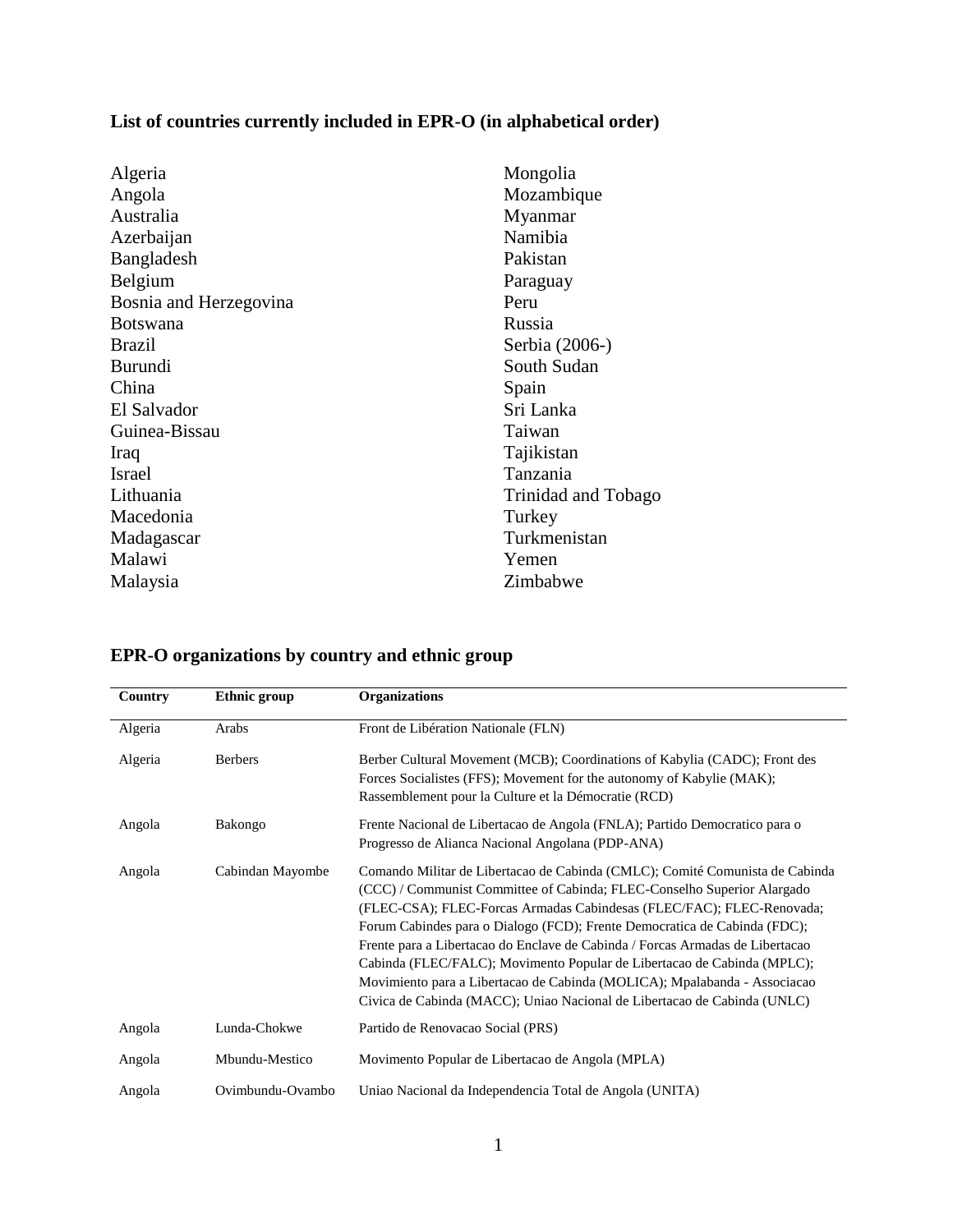| Country                   | <b>Ethnic</b> group        | <b>Organizations</b>                                                                                                                                                                                                                                                                                                                                                                                                                                                                                                                                                                                                                                                                                                |
|---------------------------|----------------------------|---------------------------------------------------------------------------------------------------------------------------------------------------------------------------------------------------------------------------------------------------------------------------------------------------------------------------------------------------------------------------------------------------------------------------------------------------------------------------------------------------------------------------------------------------------------------------------------------------------------------------------------------------------------------------------------------------------------------|
| Australia                 | Aborigines                 | Aboriginal Advancement League of Victoria; Aboriginal Provisional Government;<br>Australia's Indigenous Peoples' Party; Australians for Native Title and Reconciliation<br>(ANTAR); Indigenous Law Centre, University of New South Wales, Faculty of Law                                                                                                                                                                                                                                                                                                                                                                                                                                                            |
| Australia                 | Whites                     | Australia First Party; Australian League of Rights; Pauline Hanson's One Nation<br>Party                                                                                                                                                                                                                                                                                                                                                                                                                                                                                                                                                                                                                            |
| Azerbaijan                | Armenians                  | Republic of Nagorno-Karabakh / Republic of Mountainous Karabakh                                                                                                                                                                                                                                                                                                                                                                                                                                                                                                                                                                                                                                                     |
| Azerbaijan                | Azeri                      | Karabakh Liberation Army / Karabakh Liberation Organization                                                                                                                                                                                                                                                                                                                                                                                                                                                                                                                                                                                                                                                         |
| Azerbaijan                | Lezgins                    | Lezgin Democratic Party / Lezgin Democratic Party of Azerbaijan; Lezgin National<br>Council (LNC); Sadval (original) / Lezgin National Movement                                                                                                                                                                                                                                                                                                                                                                                                                                                                                                                                                                     |
| Bangladesh                | Bengali Muslims            | BJI / JIB - Jamaat-e-Islami Bangladesh (Islam Conference Bangladesh); BML -<br>Bangladesh Moslem League; IOJ - Islami Oikya Jote (Islamic Unity Front); JMB -<br>Jamaat-ul-Mujahidin Bangladesh; JMJB - Jagrata Muslim Janata Bangladesh;<br>Kaderia Bahini; Parbattya Gono Parishad (Hill Tracts People's Council); Sachetan<br>Islami Janata; Shahadat al-Hikma                                                                                                                                                                                                                                                                                                                                                   |
| Bangladesh                | Biharis (Urdu-<br>Speaker) | BJI / JIB - Jamaat-e-Islami Bangladesh (Islam Conference Bangladesh); BML -<br>Bangladesh Moslem League; IOJ - Islami Oikya Jote (Islamic Unity Front)                                                                                                                                                                                                                                                                                                                                                                                                                                                                                                                                                              |
| Bangladesh                | Tribal-Buddhists           | Hill Watch Human Rights Forum; Mukti Parishad; NFC - National Freedom<br>Council; PCJSS - Parbattya Chattagram Jana Sanghati Samiti (Chittagong Hill Tribal<br>People's Coordination Association); PCP - Pahari Chhatra Parishad / Prashit Sanchay<br>(Hill Student's council); Shanti Bahini; UPDF - United Peoples' Democratic Front;<br>Women's Hill Federation                                                                                                                                                                                                                                                                                                                                                  |
| Belgium                   | Flemings                   | Christen-Democratisch en Vlaams (CD&V); Groen (Green); Libertair, Direct,<br>Democratisch (LDD); Meervoud VZW; Nieuw-Vlaamse Alliantie (N-VA); Open<br>Vlaamse Liberalen en Democraten (Open VLD); Overlegcentrum van Vlaamse<br>Verenigingen; Partij voor Vrijheid en Vooruitgang, Vlaanderen (PVV, Party of<br>Freedom and Progress, Flanders); Radicale Omvormers en Sociale Strijders voor een<br>Eerlijker Maatschappij (ROSSEM); Sociaal-Liberale Partij (SLP - Spirit);<br>Socialistische Partij Anders (PSA); Vlaams Belang (VB); Vlaamse Concentratie<br>(VC); Vlaamse Militanten Orde (VMO); Vlaamse Volksbeweging; Volksunie (VU);<br>Voor Individuele Vrijheid en Arbeid in een NieuweToekomst (VIVANT) |
| Belgium                   | Germans                    | Frauenliga/Vie Féminine VoG                                                                                                                                                                                                                                                                                                                                                                                                                                                                                                                                                                                                                                                                                         |
| Belgium                   | Walloon                    | Centre Démocrate Humaniste (CDH); Front National (FN); Front Wallon pour<br>l'Unité et la Liberté de la Wallonie (FW); Fédéralistes Démocrates Francophones<br>(FDF); Institut Jules Destrée; Parti Libéral (PL, Liberal Party); Parti des Réformes et<br>de la Liberté en Wallonie (PRLW, Party of Reform and Freedom in Wallonia); Parti<br>Populaire - Personenpartij (PP); Parti Réformateur Libéral (PRL); Parti Socialiste,<br>Wallonia (PS, Wallonia); Parti Wallon des Travailleurs (PWT); Rassemblement<br>Wallon (RW); Écologistes Confédérés pour l'organisation de luttes originales (Ecolo)                                                                                                            |
| Bosnia and<br>Herzegovina | Bosniaks/Muslims           | Activist Democratic party / Party of Democratic Activity (A-SDA); Bosnian Patriotic<br>Party / Bosnian Herzegovinic Patriotic Party (BPS) / BPS Sefer Halilovic; Coalition<br>for Unity and Democratic Bosnia and Herzegovina (KCD BiH); Party for<br>Democratic Action (SDA); Party of Bosnia-Herzegovina (SBiH); Union for a Better<br>Future of Bosnia and Herzegovina / Alliance for a Better Future of BiH (SB BiH)                                                                                                                                                                                                                                                                                            |
| Bosnia and<br>Herzegovina | Croats                     | Coalition New Croat Initiative and Croatian Christian Democratic Union (NHI-<br>HKDU); Croat National Union / Croat National Alliance (HNZ); Croatian Defense<br>Council (HVO) / Army of the Croatian Bosina and Hercegovina / Croatian Army of                                                                                                                                                                                                                                                                                                                                                                                                                                                                     |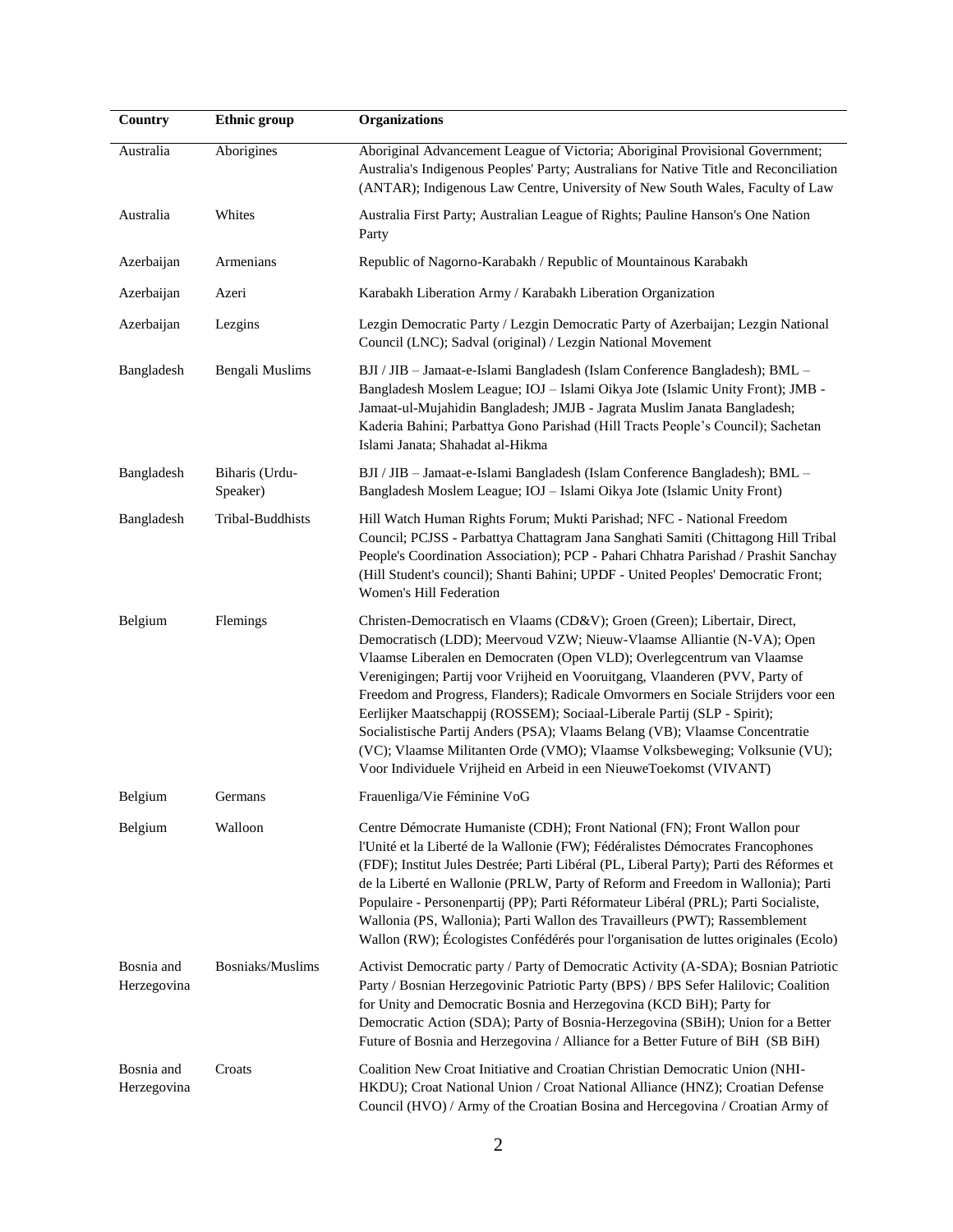| Country                   | <b>Ethnic</b> group | <b>Organizations</b>                                                                                                                                                                                                                                                                                                                                                                                                                                                                                                                                                                                                                                                                                                                                    |
|---------------------------|---------------------|---------------------------------------------------------------------------------------------------------------------------------------------------------------------------------------------------------------------------------------------------------------------------------------------------------------------------------------------------------------------------------------------------------------------------------------------------------------------------------------------------------------------------------------------------------------------------------------------------------------------------------------------------------------------------------------------------------------------------------------------------------|
|                           |                     | Defence; Croatian Defense Forces (HOS) / Croatian Defense Union / Croatian<br>Defense Association; Croatian Democratic Union (HDZ); Croatian Democratic<br>Union 1990 / HDZ 1990 / Croatians Together; Croatian Party of Rights (HSP);<br>Croatian Peasants Party; New Croat Initiative (NHI)                                                                                                                                                                                                                                                                                                                                                                                                                                                           |
| Bosnia and<br>Herzegovina | Roma                | Institution for the Protection of Human Rights (Independent)                                                                                                                                                                                                                                                                                                                                                                                                                                                                                                                                                                                                                                                                                            |
| Bosnia and<br>Herzegovina | Serbs               | Alliance of Independent Social Democrats (SNSD); Allliance for Peace and Progress<br>/ People's Union for Peace; Coalition Together for Serbia / Together for Srpska<br>(KZS); Democratic Patriotic Bloc (DPB); Party of Democratic Process (PDP);<br>Radical Party of Republika Srpska (RS RS); Serb Democratic Party (SDS); Serbian<br>Democratic Movement (DPS); Serbian National Alliance / Serb People's Alliance of<br>the Republika Srpska (SNS / SNS RS); Serbian Radical Party of Republika Srpska<br>(SRS RS); Socialist Party of Republika Srpska (SPRS) / Socialist Party                                                                                                                                                                   |
| <b>Botswana</b>           | Birwa               | RETENG: The multi-cultural Coalition of Botswana                                                                                                                                                                                                                                                                                                                                                                                                                                                                                                                                                                                                                                                                                                        |
| <b>Botswana</b>           | Herero/Mbanderu     | RETENG: The multi-cultural Coalition of Botswana                                                                                                                                                                                                                                                                                                                                                                                                                                                                                                                                                                                                                                                                                                        |
| <b>Botswana</b>           | Kalanga             | Botswana People's Party (BPP); RETENG: The multi-cultural Coalition of<br>Botswana; The Society for the Promotion of Ikalanga Language (SPILL)                                                                                                                                                                                                                                                                                                                                                                                                                                                                                                                                                                                                          |
| <b>Botswana</b>           | Kgalagadi           | RETENG: The multi-cultural Coalition of Botswana                                                                                                                                                                                                                                                                                                                                                                                                                                                                                                                                                                                                                                                                                                        |
| <b>Botswana</b>           | Mbukushu            | RETENG: The multi-cultural Coalition of Botswana                                                                                                                                                                                                                                                                                                                                                                                                                                                                                                                                                                                                                                                                                                        |
| Botswana                  | San                 | Bokamoso Trust; D'Kar Trust / Kuru D'Kar Trust; Kgeikani Kweni / First People of<br>the Kalahari (FPK); RETENG: The multi-cultural Coalition of Botswana                                                                                                                                                                                                                                                                                                                                                                                                                                                                                                                                                                                                |
| <b>Botswana</b>           | Tswapong            | RETENG: The multi-cultural Coalition of Botswana                                                                                                                                                                                                                                                                                                                                                                                                                                                                                                                                                                                                                                                                                                        |
| Botswana                  | Yeyi                | Kamanakao Association; RETENG: The multi-cultural Coalition of Botswana                                                                                                                                                                                                                                                                                                                                                                                                                                                                                                                                                                                                                                                                                 |
| <b>Brazil</b>             | Afrobrazilians      | Centro de Estudos das Relações de Trabalho e as Desigualdades (CEERT);<br>Coordenação Nacional de Entidades Negras (CONEN); Criola; Geledés Instituto da<br>Mulher Negra; Instituto Cultural Steve Biko; Soweto Organização Negra                                                                                                                                                                                                                                                                                                                                                                                                                                                                                                                       |
| <b>Brazil</b>             | Indigenous peoples  | Catholic Church's Indian Missionary Council (CIMI); Commission for the Creation<br>of the Yanomami Park (CCPY); Coordination of the Indigenous Organisations of the<br>Brazilian Amazon (COIAB); Instituto Socioambiental (ISA); Kanindé (Association<br>for Ethnic-Environmental Defense)                                                                                                                                                                                                                                                                                                                                                                                                                                                              |
| Burundi                   | Hutu                | Conseil national pour la defense de la democratie (CNDD); Conseil national pour la<br>defense de la democratie - Forces pour la defense de la democratie (CNDD-FDD);<br>Forces nationales de liberation (FNL); Front de Libération National (FROLINA)<br>/Umbumwe (Solidarity); Front pour la democratie au Burundi (FRODEBU); Hutu<br>Peoples Liberation Party (PALIPEHUTU) / Burundi Peoples Liberation Party<br>(PALIPE-Agakisa); Ligue Burundaise des Droits de l'Homme (ITEKA); Movement<br>for Peace and Democracy / Mouvement pour la paix et la Démocratie (MPDP /<br>MPD); National Forces of Liberation Icanzo (FNL-Icanzo); Parti du peuple (PP);<br>Rassemblement du peuple du Burundi (RPB); Sahwanya Frodebu-Nyakuri<br>(FRODEBU-Nyakuri) |
| Burundi                   | Tutsi               | Parti pour le redressement national (PARENA); Ralliement pour la democratie et le<br>developpement economique et sociale (RADDES); Union pour le progres national<br>(UPRONA)                                                                                                                                                                                                                                                                                                                                                                                                                                                                                                                                                                           |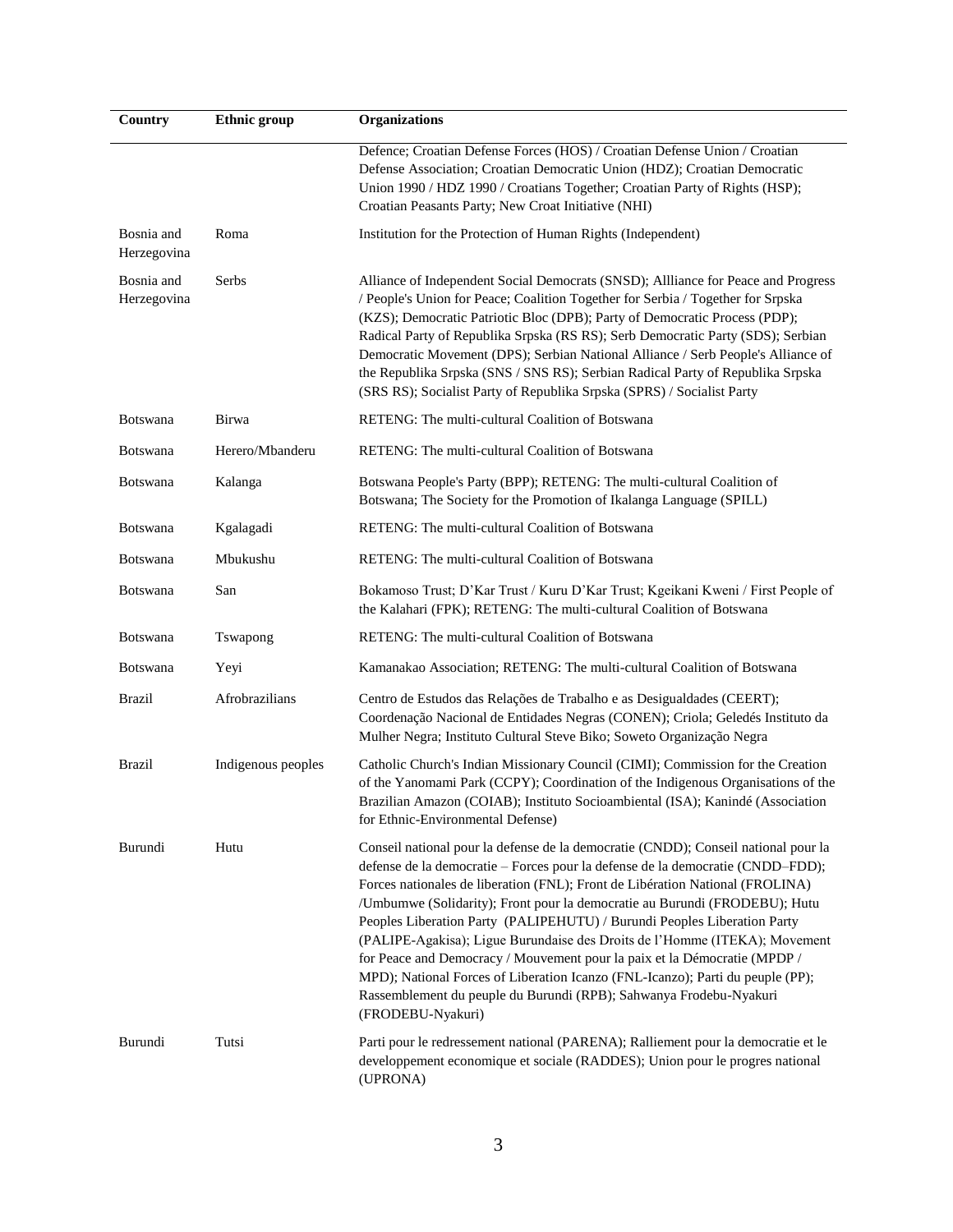| Country                  | <b>Ethnic</b> group | Organizations                                                                                                                                                                                                                                                                                                                                                                                                                                                                                                                                                                                                                                                                                                                                                                                                                                                                                                                                                                                                                                                                                                                |
|--------------------------|---------------------|------------------------------------------------------------------------------------------------------------------------------------------------------------------------------------------------------------------------------------------------------------------------------------------------------------------------------------------------------------------------------------------------------------------------------------------------------------------------------------------------------------------------------------------------------------------------------------------------------------------------------------------------------------------------------------------------------------------------------------------------------------------------------------------------------------------------------------------------------------------------------------------------------------------------------------------------------------------------------------------------------------------------------------------------------------------------------------------------------------------------------|
| China                    | Mongolians          | Asia-Mongolian Front for Freedom; Bayannur League National Modernization<br>Society; General Coordination Committee of Inner Mongolian Rejuvenation<br>Movements; Ih Ju League National Culture Society; Inner Mongolia National<br>Autonomous Committee; Southern Mongolian Democracy Alliance                                                                                                                                                                                                                                                                                                                                                                                                                                                                                                                                                                                                                                                                                                                                                                                                                              |
| China                    | Tibetans            | Government-in-exile in Dharamsala; International Tibet Support Network; Students<br>for a Free Tibet; Tibetan Women's Congress; Tibetan Youth Congress                                                                                                                                                                                                                                                                                                                                                                                                                                                                                                                                                                                                                                                                                                                                                                                                                                                                                                                                                                       |
| China                    | Uyghur              | East Turkestan Information Centre; East Turkestan Islamic Party (ETIM);<br>Organization for the Liberation of Uighurstan; True God Party (Zhen Zhu Dang);<br>Uighur Liberation Party; United Association of Uighurs; United National<br>Revolutionary Front of East Turkestan (UNRF); Yizhabute                                                                                                                                                                                                                                                                                                                                                                                                                                                                                                                                                                                                                                                                                                                                                                                                                              |
| El Salvador              | Indigenous peoples  | Asociación Coordinadora de Comunidades Indígenas de El Salvador (ACCIES);<br>Asociación Nacional Indígena Tierra Sagrada (ANITSA); Consejo Coordinador<br>Nacional Indígena Del Salvador (CCNIS); Instituto para el Rescate Ancestral<br>Indigena Salvadoreño (RAIS); Movimiento Autóctono Indígena Salvadoreño<br>(MAIS)                                                                                                                                                                                                                                                                                                                                                                                                                                                                                                                                                                                                                                                                                                                                                                                                    |
| Guinea-<br><b>Bissau</b> | Balanta             | Partido da Renovacao Social (PRS)                                                                                                                                                                                                                                                                                                                                                                                                                                                                                                                                                                                                                                                                                                                                                                                                                                                                                                                                                                                                                                                                                            |
| Guinea-<br><b>Bissau</b> | Manjaco             | Frente de Luta pela Independencia da Guinee (FLING)                                                                                                                                                                                                                                                                                                                                                                                                                                                                                                                                                                                                                                                                                                                                                                                                                                                                                                                                                                                                                                                                          |
| Iraq                     | Kurds               | Ansar al-Islam (AI); Democratic Patriotic Alliance of Kurdistan (DPAK); Freedom<br>and Social Justice List (FSJL); Iraqi Kurdistan Front (IKF) / Kurdistan Front (KF);<br>Islamic Fayli Grouping in Iraq (IFGI); Islamic Group of Kurdistan (IGK); Islamic<br>Union of Kurdistan (IUK); Kurdish Conservative Party (KCP); Kurdish Democratic<br>Party - KDP (al-Hizb al-Dimuqraati al-Kurdi); Kurdish Hezbollah (KH); Kurdish<br>Unity Party (KUP); Kurdistan Communist Party (KCP); Kurdistan Democratic<br>Independence Party (KDIP); Kurdistan Democratic Party (KDP); Kurdistan Islamic<br>League (KIL) / Islamic Movement of Iraqi Kurdistan (IMIK); Kurdistan List (KL);<br>Kurdistan National Democratic Union (KNDU); Kurdistan People's Democratic<br>Party (KPDP) / Kurdistan People's Party (KPP); Kurdistan Revolutionary Party<br>(KRP); Kurdistan Socialist Democratic Party (KSDP); Kurdistan Socialist Party<br>(KSP); Kurdistan Toilers Party (KTP); Movement for Change (MC); Party for<br>Independence of Kurdistan (PIK); Patriotic Union of Kurdistan (PUK); Workers'<br>Communist Party of Iraq (WCPI) |
| Iraq                     | Shi'a Arabs         | Badr Organisation (BO); Hezbollah Movement in Iraq (HMI); Holy Warriors (al-<br>Mujahidin); Imam Soldiers (Jund al-Imam); Iraqi National Alliance (INA); Islamic<br>Action Organization in Iraq (IAOI); Islamic Dawa Party (IDP); Islamic Dawa Party -<br>Iraq Organisation (IDP-IO); Islamic Movement in Iraq (IMI); Islamic Scholars<br>Organization (ISO); Islamic Supreme Council (ISC); Islamic Virtue Party (IVP);<br>National Independent Cadres and Elites (NICE); National Reform Movement<br>(NRM); Progressives (P); Sadrist Movement (SM); State of Law Coalition (SLC);<br>United Iraqi Alliance (UIA)                                                                                                                                                                                                                                                                                                                                                                                                                                                                                                          |
| Iraq                     | Sunni Arabs         | Ansar al-Islam (AI); Arab Socialist Baath Party (ASBP); Iraqi Accord Front (IAF);<br>Iraqi National Accord (INA); Iraqi National Dialogue Front (INDF); Iraqi National<br>Movement (INM); Reconciliation and Liberation Bloc (RLB); Unity Alliance of Iraq<br>(UAI)                                                                                                                                                                                                                                                                                                                                                                                                                                                                                                                                                                                                                                                                                                                                                                                                                                                          |
| Israel                   | Ashkenazim (Jewish) | Agudat Israel Workers / Poalei Agudat Yisrael [D] (AIW); Association of Israel /<br>Agudat Yisrael [G] (AI); Ta'ayush: Arab-Jewish Partnership; Torah Flag / Degel                                                                                                                                                                                                                                                                                                                                                                                                                                                                                                                                                                                                                                                                                                                                                                                                                                                                                                                                                           |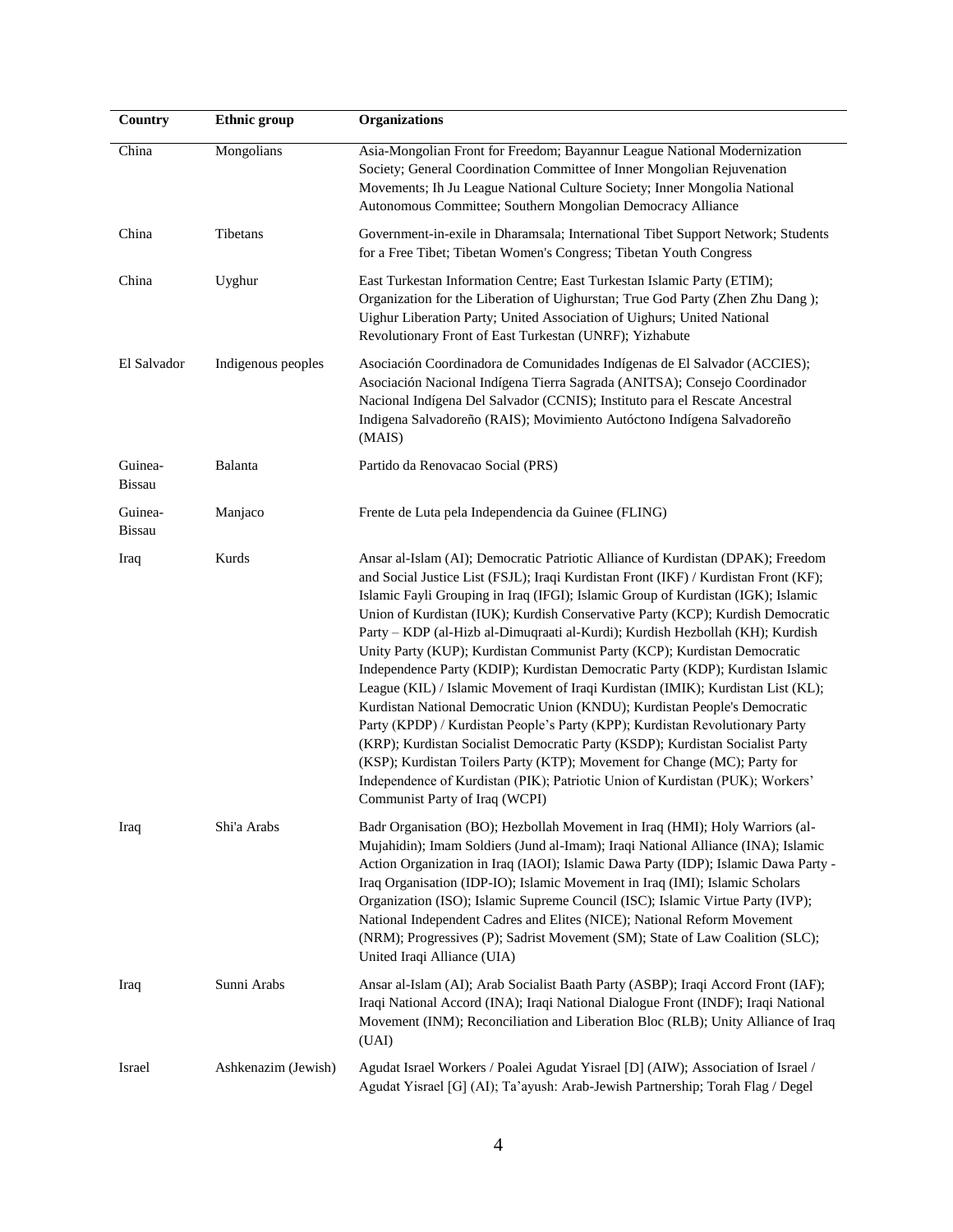| Country   | <b>Ethnic</b> group | Organizations                                                                                                                                                                                                                                                                                                                                                                                                                                                                                                                                                                                                                                                                                                                                                                                                                                                                                                                                                                                                                                                                                                                                                                                                                                                                                                                                                                                                                                                |
|-----------|---------------------|--------------------------------------------------------------------------------------------------------------------------------------------------------------------------------------------------------------------------------------------------------------------------------------------------------------------------------------------------------------------------------------------------------------------------------------------------------------------------------------------------------------------------------------------------------------------------------------------------------------------------------------------------------------------------------------------------------------------------------------------------------------------------------------------------------------------------------------------------------------------------------------------------------------------------------------------------------------------------------------------------------------------------------------------------------------------------------------------------------------------------------------------------------------------------------------------------------------------------------------------------------------------------------------------------------------------------------------------------------------------------------------------------------------------------------------------------------------|
|           |                     | Hatorah [EZ] (TF); Union [MHL] (Likud); United Torah Judaism / Yahadut Hatorah<br>$[G]$ (UTJ)                                                                                                                                                                                                                                                                                                                                                                                                                                                                                                                                                                                                                                                                                                                                                                                                                                                                                                                                                                                                                                                                                                                                                                                                                                                                                                                                                                |
| Israel    | Israeli Arabs       | Adalah: The Legal Center for Arab Minority Rights in Israel; Arab Association for<br>Human Rights; Arab Democratic Party (ADP); Arab Movement for Renewal / al-<br>Haraka al-Arabiya lil-Taghyeer / Tnu'a Aravit LeHithadshut (Ta'al); Association for<br>the Defence of Bedouin Rights; Democratic Front for Peace and Equality / Hazit<br>Demokratit Leshalom Veshivayon [W] (Hadash); Ittijah, the network for Palestinian<br>non-govern-mental organizations (NGOs) in Israel; National Democratic Alliance /<br>al-Tajammu al-Watani al-Dimuqrati [D] (Balad); Progressive List for Peace /<br>Hareshima Hamitkademet Leshalom [P] (PLP); Ta'ayush: Arab-Jewish Partnership;<br>United Arab List [AM] (UAL)                                                                                                                                                                                                                                                                                                                                                                                                                                                                                                                                                                                                                                                                                                                                             |
| Israel    | Mizrahim (Jewish)   | Bridge / Gesher; Israel Tradition Movement / Tnuah Lemasoret Yisrael [NJ] (Tami);<br>Sephardi Torah Guardians / Shomrei Torah Sfaradim [SHAS] (Shas); Union [MHL]<br>(Likud); Yeminite Association (YA)                                                                                                                                                                                                                                                                                                                                                                                                                                                                                                                                                                                                                                                                                                                                                                                                                                                                                                                                                                                                                                                                                                                                                                                                                                                      |
| Israel    | Palestinian Arabs   | Abu Nidal Organization / Fatah Revolutionary Council / Black June Organization;<br>Adalah: The Legal Center for Arab Minority Rights in Israel; Al-Aqsa Martyrs'<br>Brigades; Al-Khalas National Islamic Party; Alliance of Palestinian Forces (APF);<br>Arab Association for Human Rights; Arab Liberation Front; Democratic Front for<br>the Liberation of Palestine (DFLP); Fatah / PLO-Lebanon Faction / Fatah Hawks;<br>Fatah Uprising / Omar al-Mokhtar Forces; Hamas / Islamic Resistance Movement;<br>Ibn al-Balad / Sons of the Village; Ittijah, the network for Palestinian non-govern-<br>mental organizations (NGOs) in Israel; Musawa: Palestine Centre for the<br>Independence of the Judiciary and the Legal Profession; New Communist Party /<br>Reshima Kommunistit Hadasha [W] (Rakah); Palestine Liberation Front (PLF) /<br>People's Palestine Liberation Front; Palestine National Salvation Front; Palestinian<br>Centre for Peace and Democracy; Palestinian Democratic Union (FIDA or FEDA);<br>Palestinian Islamic Jihad (PIJ) / Islamic Jihad; Palestinian Liberation Organisation<br>(PLO); Palestinian People's Party; Palestinian Popular Struggle Front (PPSF);<br>Popular Front for the Liberation of Palestine (PFLP); Popular Front for the<br>Liberation of Palestine General Command (PFLP-GC); Popular Resistance<br>Committees (PRC) / Sallah el-Dein Brigades (PRC armed wing); Ta'ayush: Arab-<br>Jewish Partnership |
| Israel    | Russians (Jewish)   | Immigration Party / Yisrael Baaliya [KN] (IP); Israel Our Home / Yisrael Beitenu<br>$[L]$ (IOH)                                                                                                                                                                                                                                                                                                                                                                                                                                                                                                                                                                                                                                                                                                                                                                                                                                                                                                                                                                                                                                                                                                                                                                                                                                                                                                                                                              |
| Lithuania | Lithuanians         | Homeland Union-Lithuanian Christian Democrats (TS-LKD); Liberal and Centre<br>Union (LiCS); Lithuanian Centre Union (LCS); Lithuanian Christian Democratic<br>Party (LKDP); Lithuanian Freedom Union (LLaS); Lithuanian National Party<br>"Young Lithuania" (LNPJL); Lithuanian National Union (LTS); Lithuanian Union of<br>Political Prisoners and Deportees(LPKTS); National Progress Movement (TPJ);<br>Order and Justice (TT); Sajudis Movement                                                                                                                                                                                                                                                                                                                                                                                                                                                                                                                                                                                                                                                                                                                                                                                                                                                                                                                                                                                                         |
| Lithuania | Poles               | Alliance of Lithuanian National Minorities (LTMA); Association of Polish Teachers<br>in Lithuania / Macierz Szkolna; Congress of Poles in Lithuania (Kongres Polakow<br>Litwy – KPL); Lithuanian Poles' Electoral Action (AWPL or LLRA); Union of<br>Poles in Lithuania (Zwiazek Polakow na Litwie – ZPL)                                                                                                                                                                                                                                                                                                                                                                                                                                                                                                                                                                                                                                                                                                                                                                                                                                                                                                                                                                                                                                                                                                                                                    |
| Lithuania | Russians            | Alliance of Lithuanian National Minorities (LTMA); Union of Russians in Lithuania<br>(LRS)                                                                                                                                                                                                                                                                                                                                                                                                                                                                                                                                                                                                                                                                                                                                                                                                                                                                                                                                                                                                                                                                                                                                                                                                                                                                                                                                                                   |
| Macedonia | Albanians           | All Albanian Army (AAA); Democratic Party for Albanians (DPA); Democratic<br>Union for Integration (DUI); Ilirida Albanian youth Movement; National Democratic                                                                                                                                                                                                                                                                                                                                                                                                                                                                                                                                                                                                                                                                                                                                                                                                                                                                                                                                                                                                                                                                                                                                                                                                                                                                                               |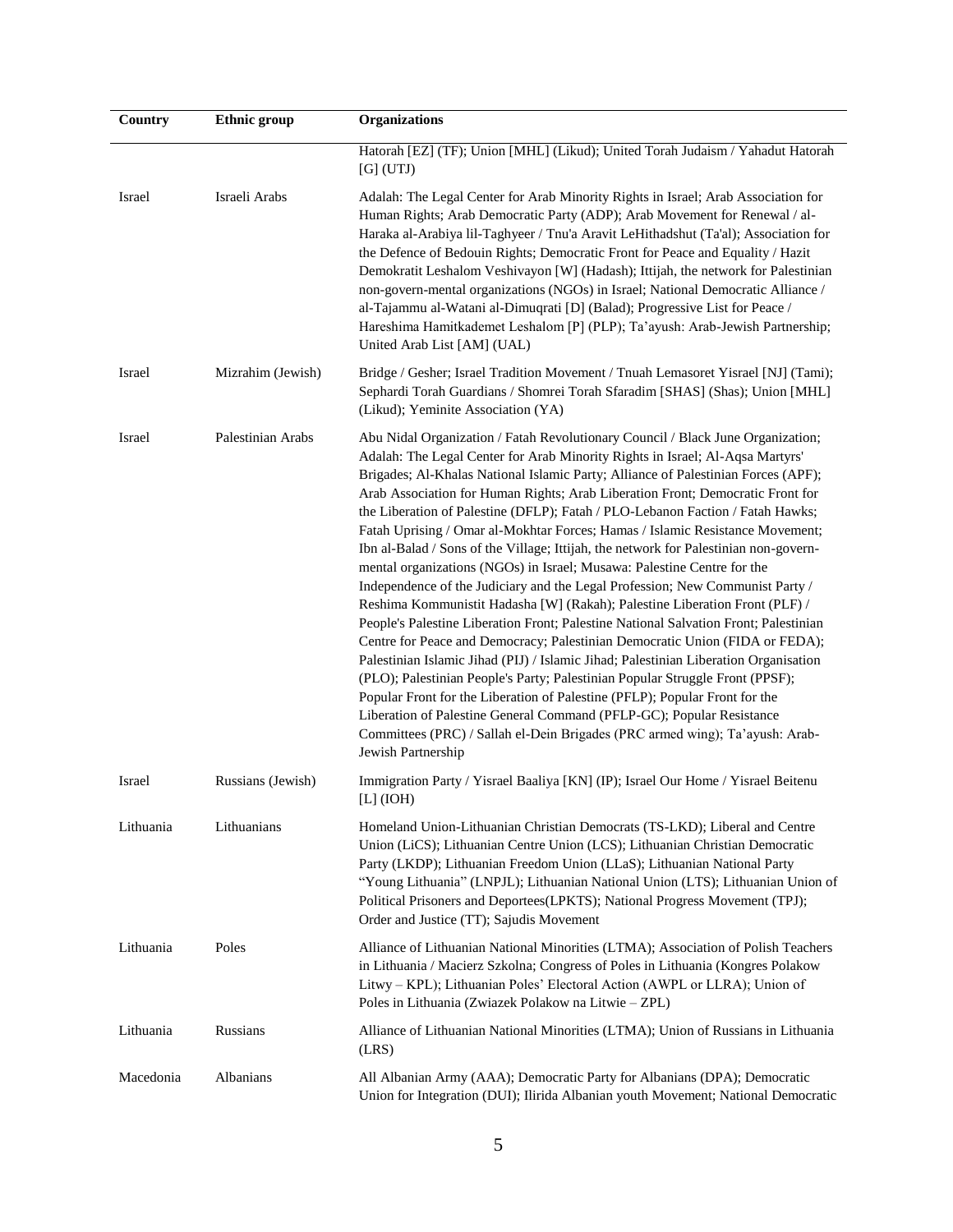| Country    | <b>Ethnic</b> group                               | <b>Organizations</b>                                                                                                                                                                                                                                                                                    |
|------------|---------------------------------------------------|---------------------------------------------------------------------------------------------------------------------------------------------------------------------------------------------------------------------------------------------------------------------------------------------------------|
|            |                                                   | Party (NDP(2)); National Democratic Revival (NDP(3)); National Liberation Army<br>(NLA); New Democracy (ND); New Democratic Forces (FRD); Party for<br>Democratic Prosperity (PDP); Party for Democratic Prosperity of Albanians<br>(PDPA); People's Democratic Party (NDP(1))                          |
| Macedonia  | Macedonians                                       | People's Movement of Macedonia (NDM); VMRO-DPMNE; World Macedonian<br>Congress                                                                                                                                                                                                                          |
| Macedonia  | Roma                                              | Party for Full Emancipation of Romas of Macedonia (PCERM); Party for Roma<br>Integration (PIR); Roma Centre of Skopje; Roma Humanitarian Association (Sun) /<br>Roma Democratic Development Association (SONCE); Union of Romas in<br>Macedonia (SRM); United Party for the Emancipation of Roma (OPER) |
| Macedonia  | Serbs                                             | Democratic Party of Serbs in Macedonia (DPSM)                                                                                                                                                                                                                                                           |
| Macedonia  | Turks                                             | Democratic Party of Turks in Macedonia (DPTM); Party for the Movement of Turks<br>in Macedonia (PDTM)                                                                                                                                                                                                   |
| Madagascar | Côtiers                                           | AREMA; MFM; MONIMA; PSD                                                                                                                                                                                                                                                                                 |
| Madagascar | Highlanders                                       | <b>AKFM</b>                                                                                                                                                                                                                                                                                             |
| Malawi     | Central (Chewa)                                   | Malawi Congress Party (MCP); The Movement for the Restauration of Democracy<br>in Malawi (MRDM)                                                                                                                                                                                                         |
| Malawi     | <b>Northerners</b><br>(Tumbuka, Tonga,<br>Ngonde) | Alliance for Democracy (AFORD); Congress of the Second Republic (CSR); Malawi<br>Freedom Movement (MAFREMO); Movement for Genuine Democratic Change<br>(MGODE)                                                                                                                                          |
| Malawi     | Southerners (Lomwe,<br>Mang'anja, Nyanja,<br>Yao) | Democratic Progressive Party (DPP); National Democratic Alliance (NDA); United<br>Democratic Front (UDF)                                                                                                                                                                                                |
| Malaysia   | Chinese                                           | Communist Party of Malaya; Democratic Action Party; Liberal Democratic Party;<br>Malayan Chinese Association; Malaysian People's Movement Party; People's Action<br>Party; Sabah Progressive Party; Sarawak Chinese Association; Sarawak United<br>People's Party                                       |
| Malaysia   | Dayaks                                            | Parti Bumiputera Sarawak; Sarawak Dayak Iban Association; Sarawak National<br>Party; Sarawak Native People's Party                                                                                                                                                                                      |
| Malaysia   | East Indians                                      | Democratic Action Party; Hindu Rights Action Force; Malayan Indian Congress;<br>Malaysian Punjabi Party; Muslim Unity Movement; People's Progressive Party                                                                                                                                              |
| Malaysia   | Kadazans                                          | Kadazandusun Cultural Association; Kadazandusun Language Foundation; Sabah<br>People's United Front; Sabah Progressive Party; United Pasokmomogun<br>Kadazandusun Murut Organisation; United Sabah Party; United Sabah People's Party                                                                   |
| Malaysia   | Malays                                            | Malaysia Mujahideen Group; Malaysian People's Welfare Party; Malaysian United<br>People's Party; Muslim Unity Movement; National Party; Pan-Malayan Islamic<br>Party; Pan-Malaysian Islamic Front; Semangat 46; United Malays National<br>Organisation                                                  |
| Mozambique | Makonde-Yao                                       | Frente de Libertacao de Mocambique (FRELIMO)                                                                                                                                                                                                                                                            |
| Mozambique | Shona-Ndau                                        | Resistencia Nacional Mocambicana (RENAMO)                                                                                                                                                                                                                                                               |
| Mozambique | Tsonga-Chopi                                      | Frente de Libertacao de Mocambique (FRELIMO)                                                                                                                                                                                                                                                            |
| Myanmar    | Bamar (Barman)                                    | UDLDP - Union Danu League for Democracy Party                                                                                                                                                                                                                                                           |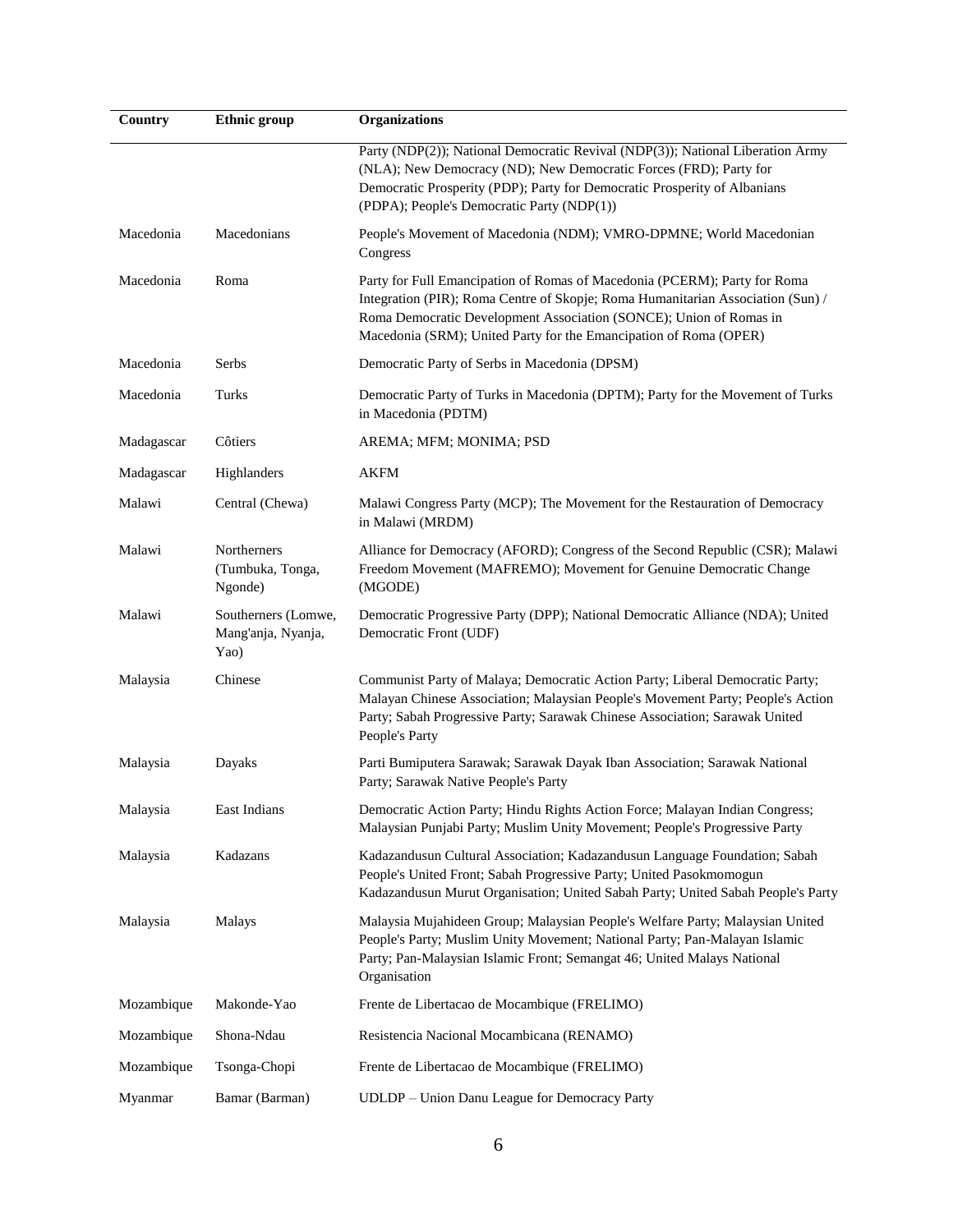| Country | <b>Ethnic</b> group       | <b>Organizations</b>                                                                                                                                                                                                                                                                                                                                                                                                                                                                                                                                                                                                                          |
|---------|---------------------------|-----------------------------------------------------------------------------------------------------------------------------------------------------------------------------------------------------------------------------------------------------------------------------------------------------------------------------------------------------------------------------------------------------------------------------------------------------------------------------------------------------------------------------------------------------------------------------------------------------------------------------------------------|
| Myanmar | <b>Buddhist Arakanese</b> | AA - Arakan Army; AIO - Arakan Independence Organisation; ALD - Arakan<br>League for Democracy / RDL - Rakhine Democracy League; ALP - Arakan<br>Liberation Party; ANC - Arakan National Council; ANUO - Arakan National Unity<br>Organisation / IAPG - Independent Arakanese Parliamentary Group; APDF -<br>Arakan People's Democratic Front; DAB - Democratic Alliance of Burma; NDF -<br>National Democratic Front; NUPA - National United Party of Arakan; RNPP -<br>Rakhine National Progressive Party; TNA - Tribal National Party; UNLD - United<br>Nationalities' League for Democracy                                                |
| Myanmar | Kachins                   | AKSYU – All Kachin Student and Youth Union; DAB – Democratic Alliance of<br>Burma; KDA - Kachin Defense Army; KIO - Kachin Independence Organization /<br>KIA - Kachin Independence Army; KNC - Kachin National Congress; KPP -<br>Kachin People's Party; KSNCD - Kachin State National Congress for Democracy;<br>KSNLD - Kachin State Nationalities League for Democracy; Kachin Development<br>Networking Group; Kachin Women's Association - Thailand; NDF - National<br>Democratic Front; UDPKS - Unity and Democracy Party of Kachin State; UNLD -<br>United Nationalities' League for Democracy                                        |
| Myanmar | Karenni (Red Karens)      | DAB – Democratic Alliance of Burma; DOKNU – Democratic Organisation for<br>Kayah National Unity; KDL - Kayah Democratic League; KNPLF - Karenni<br>Nationalities People's Liberation Front; KNPP - Karenni National Progressive Party;<br>KNUL - Kayah National Unity League; KRA - Karenni Revolutionary Army;<br>Karenni Independence through Education; NDF - National Democratic Front;<br>UNLD – United Nationalities' League for Democracy                                                                                                                                                                                              |
| Myanmar | Kayin (Karens)            | Committee for Internally Displaced Karen People; DAB – Democratic Alliance of<br>Burma; DKNO - Democratic Karen Buddhist Organization / DKBA - Democratic<br>Karen Burmese Army; Friends of the Karen: People of Burma; God's Army; KNPP -<br>Karen National Progressive Party; KNU - Karen National Union; KNUP - Karen<br>National United Party; KPP - Kayin People's Party; KSNO - Karen State National<br>Organisation; Karen Human Rights Group; NDF - National Democratic Front;<br>SSNLO - Shan State Nationalities Liberation Organisation; UNLD - United<br>Nationalities' League for Democracy                                      |
| Myanmar | Mons                      | AMRDP - All Mon Region Democracy Party; DAB - Democratic Alliance of<br>Burma; Human Rights Foundation of Monland; MNDF – Mon National Democratic<br>Front; MNF - Mon National Front; Monland Restoration Council; NDF - National<br>Democratic Front; NMSP - New Mon State Party / MNLA - Mon National<br>Liberation Army; UNLD – United Nationalities' League for Democracy                                                                                                                                                                                                                                                                 |
| Myanmar | Muslim Arakanese          | AA – Arakan Army; ANC – Arakan National Council; ARIF – Arakan Rohingya<br>Islamic Front; ARNO – Arakan Rohingya National Organisation; KNLD – Kaman<br>National League for Democracy; Kawthoolei Muslim Patriotic Front; NDPHR -<br>National Democratic Party for Human Rights; NUPA - National United Party of<br>Arakan; RNA - Rohingya National Army; RSO - Rohingya Solidarity Organization;<br>Rohingya Pariotic Front                                                                                                                                                                                                                  |
| Myanmar | Shan                      | ASSO – All–Shan State Organization; DAB – Democratic Alliance of Burma; Mong<br>Tai Army; NDF - National Democratic Front; SDU - Shan Democratic Union;<br>SNDP – Shan National Democratic Party; SNLD – Shan Nationalities League for<br>Democracy; SNUF - Shan National United Front; SSA - Shan State Army (Old<br>Faction) / SSPP - Shan State Progressive Party; SSA-MTA - Shan State Army -<br>Mong Tai Army faction / SUA - Shan United Army / SSNC - Shan State National<br>Congress; SSA-S - Shan State Army-South / SURA - Shan United Revolutionary<br>Army / SSRC- Shan State Restoration Council; SSIA - Shan State Independence |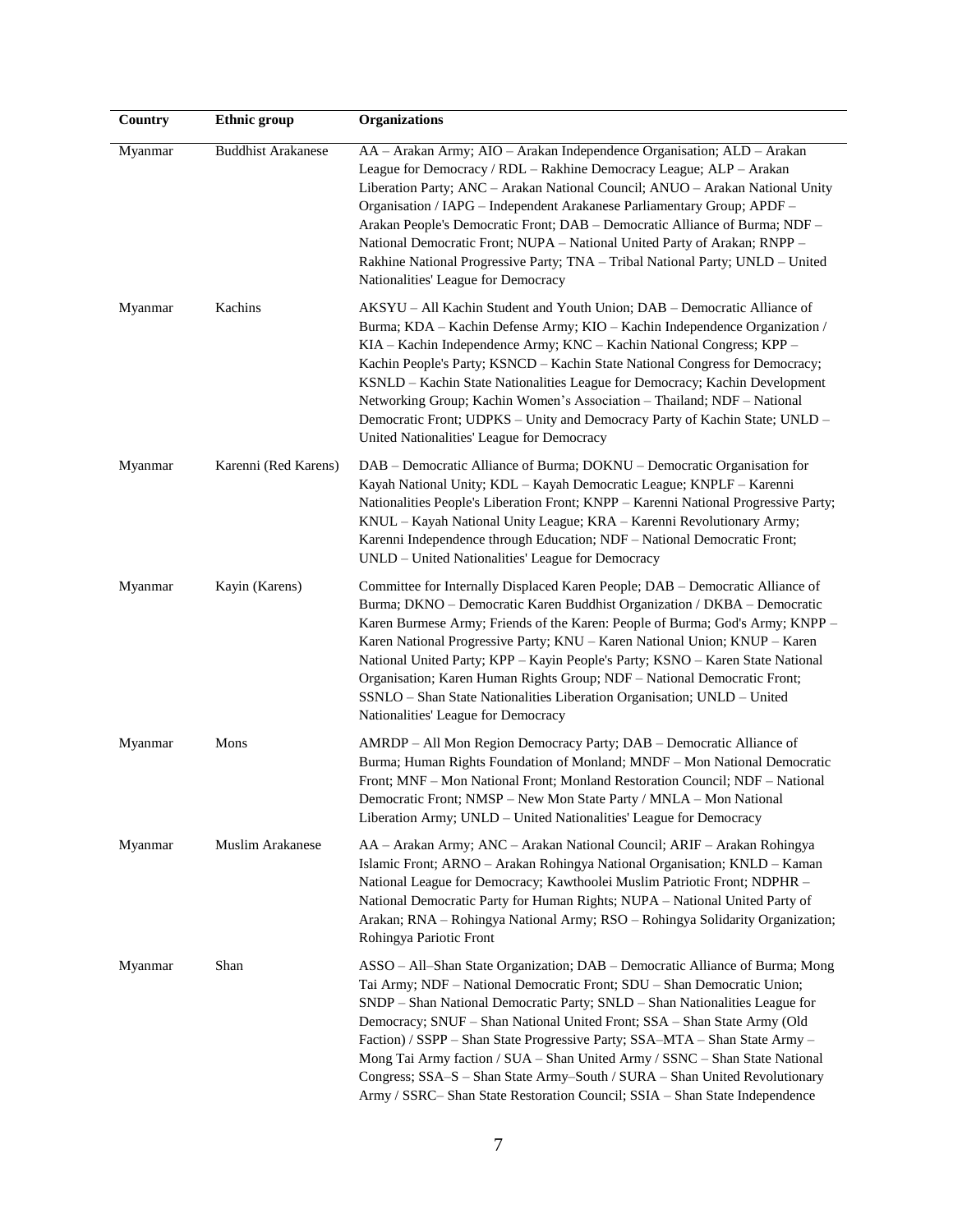| Country  | <b>Ethnic</b> group | <b>Organizations</b>                                                                                                                                                                                                                                                                                                                                                                                                                                                                                                                                                                                                                                                                                                                                                                          |
|----------|---------------------|-----------------------------------------------------------------------------------------------------------------------------------------------------------------------------------------------------------------------------------------------------------------------------------------------------------------------------------------------------------------------------------------------------------------------------------------------------------------------------------------------------------------------------------------------------------------------------------------------------------------------------------------------------------------------------------------------------------------------------------------------------------------------------------------------|
|          |                     | Army; SSKDP - Shan State Kokang Democratic Party; SSNA - Shan State National<br>Army; SSPO - Shan State Peasants' Organisation / SSUHPO - Shan State United<br>Hill People's Organisation; Shan Human Rights Foundation; Shan Relief and<br>Development Committee; Shan State Revolutionary Army; Shan Women's Action<br>Network; UHPC - United Hill People's Congress; UNLD - United Nationalities'<br>League for Democracy                                                                                                                                                                                                                                                                                                                                                                  |
| Myanmar  | Wa                  | DAB – Democratic Alliance of Burma; NDF – National Democratic Front; UNLD –<br>United Nationalities' League for Democracy; UWSA - United Wa State Army /<br>MNSP - Myanmar National Solidarity Party; WDP - Wa Democratic Party; WNA -<br>Wa National Army; WNO - Wa National Organization                                                                                                                                                                                                                                                                                                                                                                                                                                                                                                    |
| Myanmar  | Zomis (Chins)       | CHRO - Chin Human Rights Organization; CNF – Chin National Front / CNA –<br>Chin National Army; CNLD - Chin National League for Democracy; CNO - Chin<br>National Organisation / CNP - Chin National Party; CPP - Chin Progressive Party;<br>Chin Forum; DAB - Democratic Alliance of Burma; MKNSO - Mro (Khami)<br>National Solidarity Organisation; NDF - National Democratic Front; UNLD -<br>United Nationalities' League for Democracy; Women's League of Chinland; ZLF -<br>Zomi Liberation Front; ZNC - Zomi National Congress; Zomi Re-unification<br>Organization                                                                                                                                                                                                                    |
| Turkey   | Kurds               | Baris ve Demokrasi Partisi (Peace and Democracy Party); Demokratik Halk Partisi<br>(Democratic People's Party); Demokratik Toplum Partisi (Democratic Society<br>Party); Halkin Demokrasi Partisi (People's Democracy Party); Halkin Emek Partisi<br>(People's Labor Party) (HEP) - Demokrasi Partisi (Democracy Party) (DEP);<br>Kurdish Parliament in Exile in the Hague; Kurdish Workers Party (PKK-KADEK);<br>Kurdistan Liberation Hawks (TAK); Kurdistan National Congress (KNK); Kurdistan<br>Worker's Party - Revolutionary Line Fighters / Partiya Karkeren Kurdistan -<br>Cevrimci Cizgi Savascilari (PKK-DCS); Party of God / Turkish Hizbullah /<br>Hizbullah-Contras / Kurdish Hizbullah / Hür Dava Partisi (Huda-Par) (Free cause<br>party); Rights and Freedoms Party (HAK-PAR) |
| Turkey   | Turkish             | Grey Wolves / National Task Force; Milliyetci Hareket Partisi (Nationalist Action<br>Party); Turkish Avenger Brigade / Türk Intikam Tugayi (TIT)                                                                                                                                                                                                                                                                                                                                                                                                                                                                                                                                                                                                                                              |
| Pakistan | <b>Baluchis</b>     | Balochistan National Movement (BNM); Balochistan National Party (BNP); Baluch<br>Ittehad; Baluch Liberation Army; Baluch People's Liberation Front; Baluch Students<br>Organization (BSO); Baluchistan National Alliance (BNA); Jamhoori Wattan<br>Party/Democratic Motherland Party (JWP); Pakistan Oppressed Nations Movement<br>(PONM); Sindh-Baluchistan Patriotic Front                                                                                                                                                                                                                                                                                                                                                                                                                  |
| Pakistan | Bengali             | Awami League/People's League (AL); Bangladeshi Consultative Committee;<br>Communist Party of Bangladesh; Mukhti Bahini (Liberation Army); Provisional<br>Government of Bangladesh                                                                                                                                                                                                                                                                                                                                                                                                                                                                                                                                                                                                             |
| Pakistan | Christians          | Christian Liberation Front (CLB)                                                                                                                                                                                                                                                                                                                                                                                                                                                                                                                                                                                                                                                                                                                                                              |
| Pakistan | Mohajirs            | Muttahida Qaumi Movement/United National Movement (MQM)                                                                                                                                                                                                                                                                                                                                                                                                                                                                                                                                                                                                                                                                                                                                       |
| Pakistan | Pashtuns            | Awami National Party/People's National Party (ANP); Pakistan Oppressed Nations<br>Movement (PONM); Pakistan Tehreek-e-Insaaf/Pakistan Justice Movement (PTI);<br>Pukhtoonkhwa Milli Awami Party/Pakhtoon National People's Party (PKMAP);<br>Sindh-Baluchistan Patriotic Front                                                                                                                                                                                                                                                                                                                                                                                                                                                                                                                |
| Pakistan | Sindhi              | Jaye Sindh Progressive Party; Jaye Sindh Student Federation (JSSF); Jeay Sindh<br>Qaumi Mahaz (JSQM); Jiye-Sindh Qaum Parast Part (JSQPP); Pakistan Oppressed<br>Nations Movement (PONM); Pakistan People's Party (PPP); Sind National Front                                                                                                                                                                                                                                                                                                                                                                                                                                                                                                                                                  |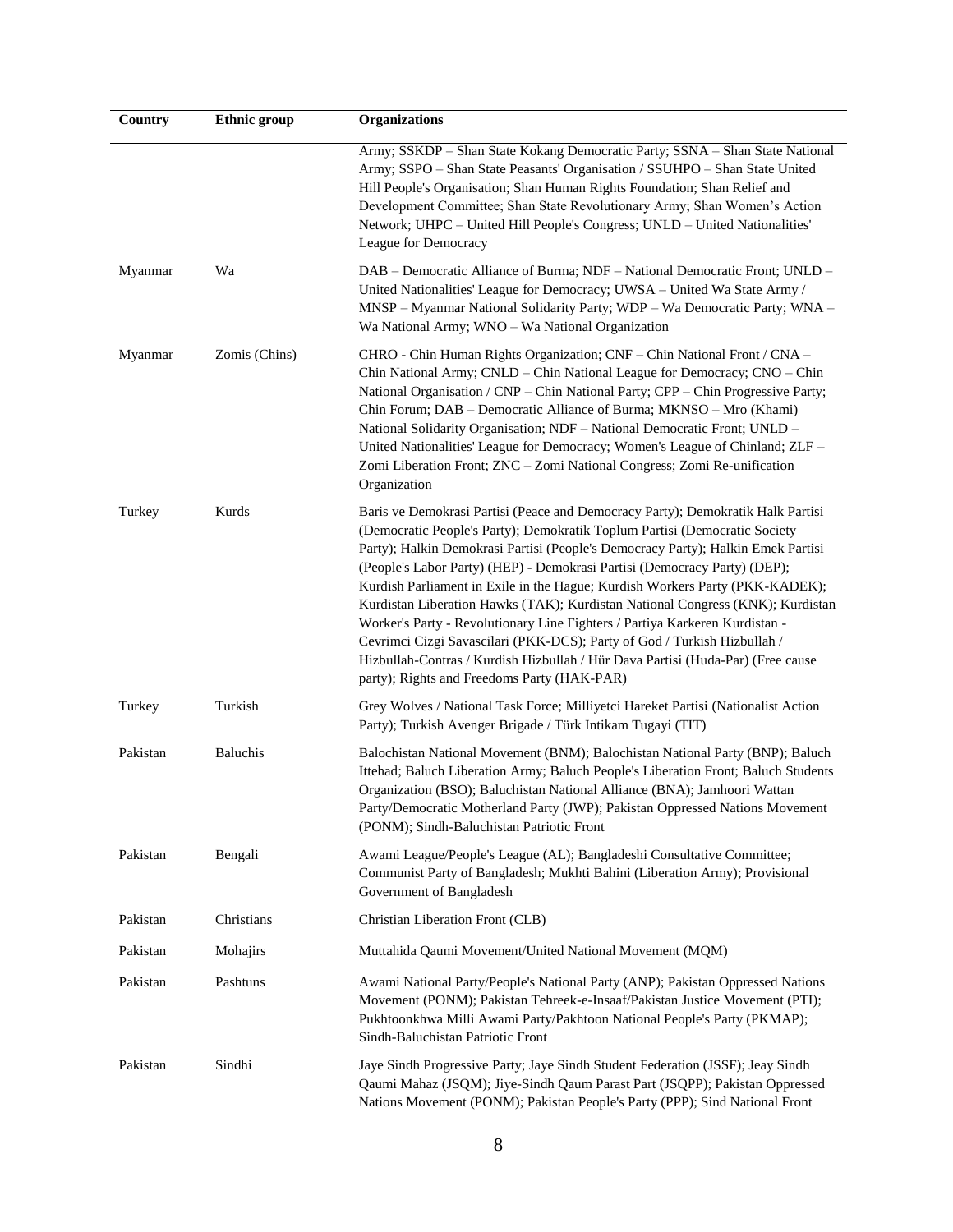| Country  | <b>Ethnic</b> group                            | <b>Organizations</b>                                                                                                                                                                                                                                                                                                                                                                                                                                                                                                                                                                                                                                                                                                                  |
|----------|------------------------------------------------|---------------------------------------------------------------------------------------------------------------------------------------------------------------------------------------------------------------------------------------------------------------------------------------------------------------------------------------------------------------------------------------------------------------------------------------------------------------------------------------------------------------------------------------------------------------------------------------------------------------------------------------------------------------------------------------------------------------------------------------|
|          |                                                | (SNF); Sindh National Alliance; Sindh National Party (SNP); Sindh Taraqi Pasand<br>Party; Sindh-Baluchistan Patriotic Front                                                                                                                                                                                                                                                                                                                                                                                                                                                                                                                                                                                                           |
| Paraguay | Tupi-Guaraní and<br>other indigenous<br>groups | Asociación de Parcialidades Indígenas (API); Gente, Ambiente y Territorio (GAT);<br>Tierra Viva                                                                                                                                                                                                                                                                                                                                                                                                                                                                                                                                                                                                                                       |
| Peru     | Afroperuvians                                  | Asociación Negra de Defensa y Promoción de los Derechos Humanos (ASONEDH);<br>Centro de Desarrollo de la Mujer Negra Peruana (CEDEMUNEP)                                                                                                                                                                                                                                                                                                                                                                                                                                                                                                                                                                                              |
| Peru     | Indigenous peoples of<br>the Amazon            | Asociación para la Conservación del Patrimonio del Cutivireni (ACPC); Centro de<br>Investigación y Promoción Amazónica (CIPA); Comisión Andina de Juristas (CAJ) /<br>Andean Commission of Jurists; Confederation of Amazonian Nationalities of Peru<br>(CONAP); Inter-Ethnic Association for the Development of the Peruvian Jungle<br>(AIDESEP); La Confederación de la Nacionalidades Indígenas de Perú (CONAIP);<br>Partido Nacionalista Peruano (PNP) / Peru Nationalist Party; Regional Indigenous<br>Organization of Atalaya (OIRA)                                                                                                                                                                                            |
| Peru     | Indigenous peoples of<br>the Andes             | Comisión Andina de Juristas (CAJ) / Andean Commission of Jurists; La<br>Confederación de la Nacionalidades Indígenas de Perú (CONAIP); Partido<br>Nacionalista Peruano (PNP) / Peru Nationalist Party                                                                                                                                                                                                                                                                                                                                                                                                                                                                                                                                 |
| Russia   | Abkhaz                                         | Caucasian confederation / Confederation of the Caucasian (Mountain) peoples<br>(KGNK)                                                                                                                                                                                                                                                                                                                                                                                                                                                                                                                                                                                                                                                 |
| Russia   | Adyghe                                         | Caucasian confederation / Confederation of the Caucasian (Mountain) peoples<br>(KGNK)                                                                                                                                                                                                                                                                                                                                                                                                                                                                                                                                                                                                                                                 |
| Russia   | Avars                                          | Caucasian confederation / Confederation of the Caucasian (Mountain) peoples<br>(KGNK); Nur (Light); Union of Muslims of Russia (Soyuz Musulman Rossi)                                                                                                                                                                                                                                                                                                                                                                                                                                                                                                                                                                                 |
| Russia   | <b>Buryats</b>                                 | Buryat-Mongolian National Party / Buryat-Mongolian Peoples' Party; Erkhe;<br>Regional Union of Young Scholars                                                                                                                                                                                                                                                                                                                                                                                                                                                                                                                                                                                                                         |
| Russia   | Byelorussians                                  | The Federal National-Cultural Autonomy of the Belarusians of Russia                                                                                                                                                                                                                                                                                                                                                                                                                                                                                                                                                                                                                                                                   |
| Russia   | Chechens                                       | (All-) National Congress of Chechen People ((A)NCCP, OKChN) / Dudayev Govt /<br>Chechen National Congress / Dudayev's forces; Assembly for the Defense of the<br>Sovereignty (of the CRI); Caucasian confederation / Confederation of the Caucasian<br>(Mountain) peoples (KGNK); Daymokhk (Fatherland / "our land" / DAIMOHK);<br>Gen Dzhokhar Dudayev's army / Salman Raduyev's rebels; Islamic Special Purpose<br>Regiment / Islamic Regiment; Kadyrovs (Kadyrovtsy); Maskhadov's rebel group;<br>Noy Worldwide Chechen Fund; Nur (Light); Ruslan Labazanov's rebels; Shamil<br>Basayev rebels; Union of Citizens for the Chechen Republic as a Democratic Rule-<br>of-Law State Wit (Solidarity); Union of Patriotic Forces (UOP) |
| Russia   | Cherkess                                       | Caucasian confederation / Confederation of the Caucasian (Mountain) peoples<br>(KGNK)                                                                                                                                                                                                                                                                                                                                                                                                                                                                                                                                                                                                                                                 |
| Russia   | Chukchi                                        | Russian Association of Indigenous Peoples of the North                                                                                                                                                                                                                                                                                                                                                                                                                                                                                                                                                                                                                                                                                |
| Russia   | Dargins                                        | Caucasian confederation / Confederation of the Caucasian (Mountain) peoples<br>(KGNK)                                                                                                                                                                                                                                                                                                                                                                                                                                                                                                                                                                                                                                                 |
| Russia   | Jews                                           | Federation of Russian Jewish Communities of the CIS                                                                                                                                                                                                                                                                                                                                                                                                                                                                                                                                                                                                                                                                                   |
| Russia   | Kabardins                                      | Caucasian confederation / Confederation of the Caucasian (Mountain) peoples<br>(KGNK)                                                                                                                                                                                                                                                                                                                                                                                                                                                                                                                                                                                                                                                 |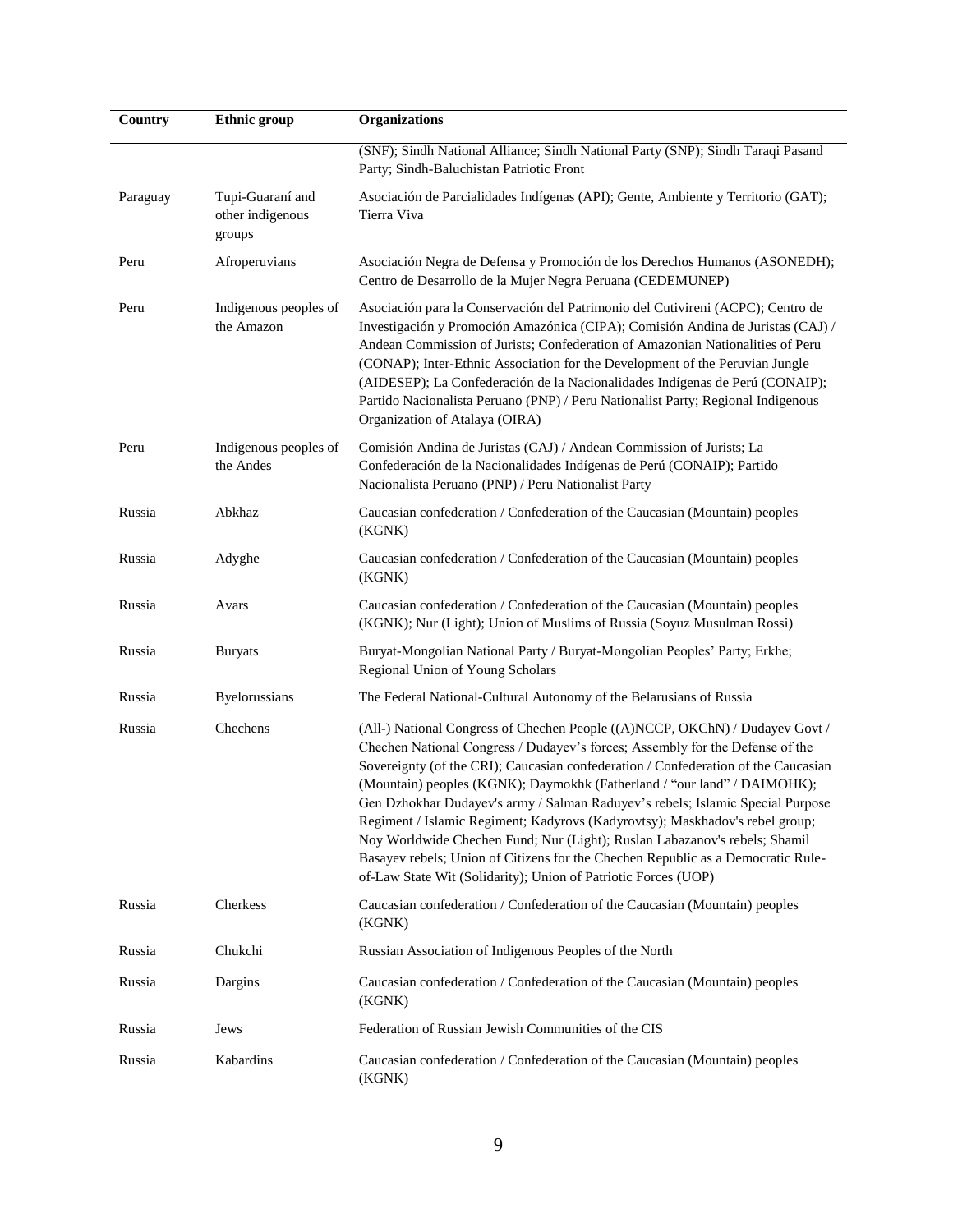| Country     | <b>Ethnic</b> group | <b>Organizations</b>                                                                                                                                                                                                                                                                                                                                                                                                                             |
|-------------|---------------------|--------------------------------------------------------------------------------------------------------------------------------------------------------------------------------------------------------------------------------------------------------------------------------------------------------------------------------------------------------------------------------------------------------------------------------------------------|
| Russia      | Kumyks              | <b>Tenglik Movement</b>                                                                                                                                                                                                                                                                                                                                                                                                                          |
| Russia      | Laks                | Caucasian confederation / Confederation of the Caucasian (Mountain) peoples<br>(KGNK); Union of Muslims of Russia (Soyuz Musulman Rossi)                                                                                                                                                                                                                                                                                                         |
| Russia      | Lezgins             | Lezgin National Council (National Council of the Lezghin People); Sadval / Lezgin<br>National Movement (including Sadval extremist wing and Sadval moderate wing);<br>Union of Muslims of Russia (Soyuz Musulman Rossi)                                                                                                                                                                                                                          |
| Russia      | Ossetes             | Caucasian confederation / Confederation of the Caucasian (Mountain) peoples<br>(KGNK)                                                                                                                                                                                                                                                                                                                                                            |
| Russia      | Russians            | Pamyat (Memory); Rebirth (Vozrozhdeniye); Zhirinovsky bloc / Political Party<br>LDPR / Liberal Democratic Party of Russia                                                                                                                                                                                                                                                                                                                        |
| Russia      | <b>Tatars</b>       | All-Tatar Public Centre (VTOTs) / Tatar Public Center (TOTs, TPC) / All-Tatar<br>Social Centre (ATSS); Azatlyk Union of the Tatar Youth (Azatlyk (Freedom));<br>Ittifak Party / Tatar Independence Party / Ittifaq; Muslims of Russia (Musulmani<br>Rossi); Nur (Light); Suverenitet (Sovereignty Committee); Tatar National Congress<br>(Milli Majlis/Mejlis); Tatar National Front (TNF); Union of Muslims of Russia<br>(Soyuz Musulman Rossi) |
| Russia      | Tuvinians           | Russian Association of Indigenous Peoples of the North                                                                                                                                                                                                                                                                                                                                                                                           |
| Serbia      | Albanians           | Democratic Union of the Valley (BDL); Movement of Democratic Progress (PDP);<br>Party of Democratic Action (PDD)                                                                                                                                                                                                                                                                                                                                 |
| Serbia      | Bosniak/Muslims     | Bosniak National Council (BNVS); Coalition "All together"; List for Sandzak (LzS);<br>Party for democratic action of Sandzak (SDAS); Sandzak Democratic Party (SDP)                                                                                                                                                                                                                                                                              |
| Serbia      | Croats              | Coalition "All together"                                                                                                                                                                                                                                                                                                                                                                                                                         |
| Serbia      | Hungarians          | Coalition "All together"; Democratic Community of Hungarians in Vojvodina<br>(DZVM); Hungarian Democratic Party of Vojvodina (DSVM); Union of Vojvodina<br>Hungarians (SVM)                                                                                                                                                                                                                                                                      |
| Serbia      | Roma                | Roma Party (RP); Roma Union of Serbia (URS1); Roma Women's Center BIBIJA                                                                                                                                                                                                                                                                                                                                                                         |
| Serbia      | Serbs               | Serb Assembly Dveri; Serbian Radical Party (SRS)                                                                                                                                                                                                                                                                                                                                                                                                 |
| South Sudan | Dinka               | Sudan People's Liberation Movement/Army (SPLM/A)                                                                                                                                                                                                                                                                                                                                                                                                 |
| South Sudan | Nuer                | Sudan People's Liberation Movement/Army (SPLM/A); United Democratic Front<br>(UDF)                                                                                                                                                                                                                                                                                                                                                               |
| South Sudan | Shilluk             | Sudan People's Liberation Movement - Democratic Change (SPLM-DC)                                                                                                                                                                                                                                                                                                                                                                                 |
| Namibia     | <b>Baster</b>       | Federal Convention of Namibia (FCN); United People's Movement (UPM)                                                                                                                                                                                                                                                                                                                                                                              |
| Namibia     | Damara              | United Democratic Front (UDF)                                                                                                                                                                                                                                                                                                                                                                                                                    |
| Namibia     | Herero, Mbanderu    | National Unity Democratic Organization (NUDO)                                                                                                                                                                                                                                                                                                                                                                                                    |
| Namibia     | Kavango             | All People's Party (APP)                                                                                                                                                                                                                                                                                                                                                                                                                         |
| Namibia     | Mafwe               | Caprivi Liberation Army (CLA); Caprivi Liberation Front (CLF); United Democratic<br>Party (UDP)                                                                                                                                                                                                                                                                                                                                                  |
| Namibia     | Ovambo              | South West Africa People's Organization (SWAPO)                                                                                                                                                                                                                                                                                                                                                                                                  |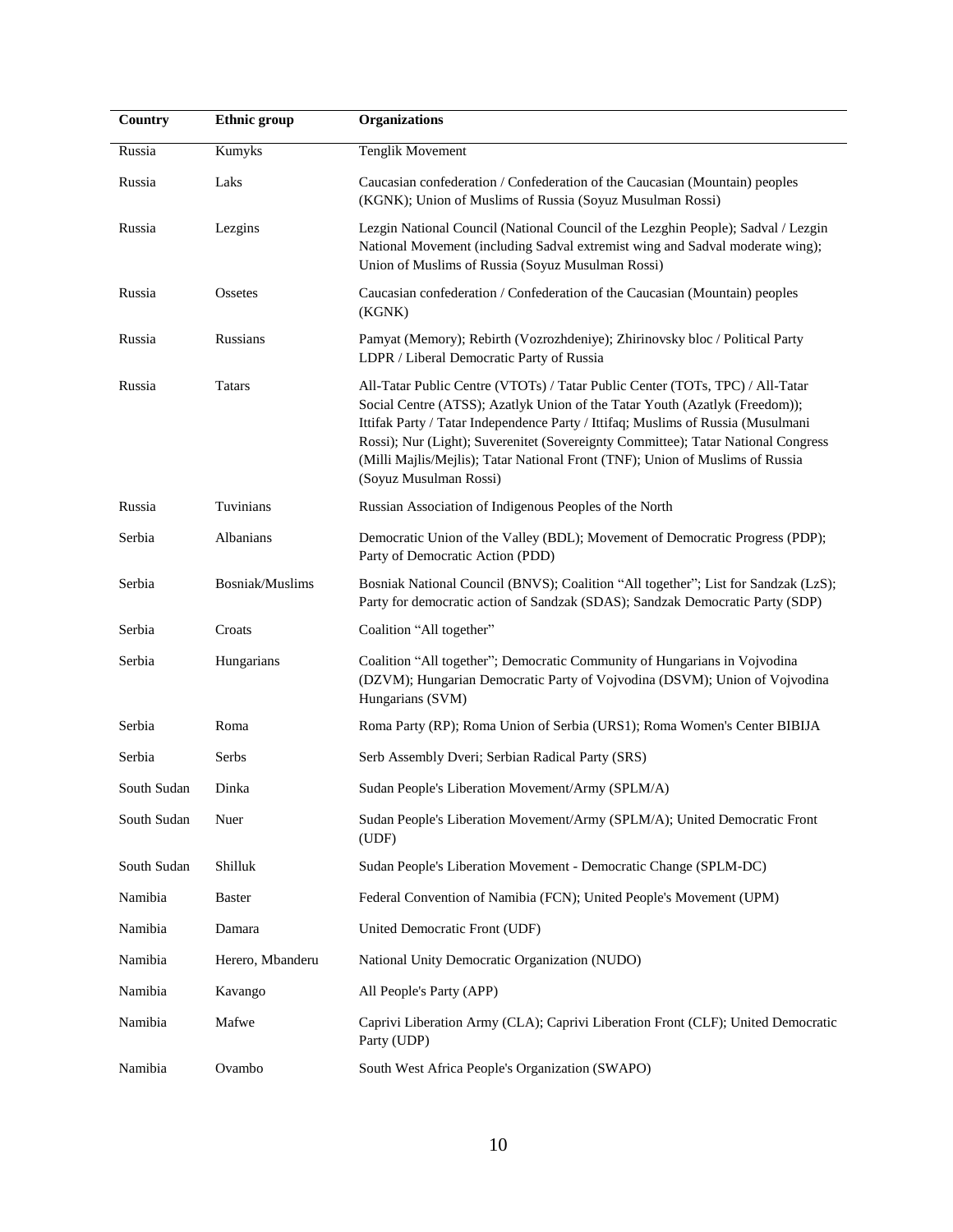| Country   | <b>Ethnic</b> group                | <b>Organizations</b>                                                                                                                                                                                                                                                                                                                                                                                                                                                                                                                                                                                                                                                                                                                                               |
|-----------|------------------------------------|--------------------------------------------------------------------------------------------------------------------------------------------------------------------------------------------------------------------------------------------------------------------------------------------------------------------------------------------------------------------------------------------------------------------------------------------------------------------------------------------------------------------------------------------------------------------------------------------------------------------------------------------------------------------------------------------------------------------------------------------------------------------|
| Namibia   | San                                | Nyae Nyae Development Foundation of Namibia (NNDFN)                                                                                                                                                                                                                                                                                                                                                                                                                                                                                                                                                                                                                                                                                                                |
| Namibia   | Whites                             | Aksie Christelik Nasionaal (ACN); Monitor Action Group (MAG); Republican Party<br>(RP)                                                                                                                                                                                                                                                                                                                                                                                                                                                                                                                                                                                                                                                                             |
| Spain     | <b>Basques</b>                     | Amaiur; Batasuna; Behatokia; Comandos Autonomos Anticapitalistas (CCA);<br>ETXERAT; Euzkadi ta Azkatasuna (ETA); Herri Batasuna (HB); Partido<br>Nacionalista Vasco (EAJ-PNV)                                                                                                                                                                                                                                                                                                                                                                                                                                                                                                                                                                                      |
| Spain     | Catalans                           | Academia de Cultura Valenciana; Acció Cultural Pais Valencia; Convergencia i<br>Unio (CiU); Esquerra Republicana de Catalunya (ERC); Institut d'Estudis Catalans;<br>Moviment de Defensa de la Terra (MDT); Pacte Democratic per Catalunya (PDPC);<br>Terra Lliure (TL)                                                                                                                                                                                                                                                                                                                                                                                                                                                                                            |
| Spain     | Galician                           | A Mesa pola Normalización Lingüística; Bloque Nacionalista Galego (BNG);<br>Exército Guerrilheiro do Povo Galego Ceive (EGPGC)                                                                                                                                                                                                                                                                                                                                                                                                                                                                                                                                                                                                                                     |
| Spain     | Roma                               | Asociación de Enseñantes con Gitanos; Fundación Secretariado Gitano; Presencia<br>Gitana; Unión Romaní                                                                                                                                                                                                                                                                                                                                                                                                                                                                                                                                                                                                                                                             |
| Sri Lanka | <b>Indian Tamils</b>               | All Ceylon Tamil Congress (ACTC); Ceylon Workers' Congress (CWC);<br>Democratic People's Liberation Front (DPLF); Eelam People's Revolutionary<br>Liberation Front (EPRLF); Eelam Revolutionary Organization of Students (EROS);<br>Eelavar Democratic Front (EDF); Federal Party (Illankai Thamil Arasu Kadchi,<br>FP/ITAK); National Union of Workers (NUW); Tamil United Liberation Front<br>(TULF/TUF); Up-Country People's Front (UPF)                                                                                                                                                                                                                                                                                                                        |
| Sri Lanka | Moors (Muslims)                    | All Ceylon Muslim Congress (ACMC); All Ceylon Tamil Congress (ACTC); Eelam<br>Revolutionary Organization of Students (EROS); Eelavar Democratic Front (EDF);<br>Muslim National Unity Alliance (MNUA); National Congress (NC); Sri Lanka<br>Muslim Congress (SLMC)                                                                                                                                                                                                                                                                                                                                                                                                                                                                                                 |
| Sri Lanka | Sinhalese                          | Democratic United National Front (DUNF); Jathika Hela Urumaya (JHU, National<br>Heritage Party); Jathika Nidahas Peramuna (JNP, National Freedom Front); Jathika<br>Vimukti Peramuna (JVP, People's Liberation Front); Sinhalese Heritage; Sons of the<br>Soil Party; Sri Lanka Freedom Party (SLFP); Sri Lanka Freedom Socialist Party<br>(SLFSP); United National Party (UNP)                                                                                                                                                                                                                                                                                                                                                                                    |
| Sri Lanka | Sri Lankan Tamils                  | All Ceylon Tamil Congress (ACTC); Democratic People's Front (DPF); Democratic<br>People's Liberation Front (DPLF); Eelam National Liberation Front (ENLF); Eelam<br>People's Democratic Party (EPDP); Eelam People's Revolutionary Liberation Front<br>(EPRLF); Eelam Revolutionary Organization of Students (EROS); Eelavar<br>Democratic Front (EDF); Federal Party (Illankai Thamil Arasu Kadchi, FP/ITAK);<br>Liberation Tigers of Tamil Eelam (LTTE); People's Liberation Organization of<br>Tamil Eelam (PLOTE); People's Front of the Liberation Tigers (PFLT); Tamil<br>Eelam Army; Tamil Eelam Liberation Army (TELA); Tamil Eelam Liberation<br>Organisation (TELO); Tamil Makkal Viduthalai Pulikal (TMVP); Tamil United<br>Liberation Front (TULF/TUF) |
| Taiwan    | Indigenous/Aboriginal<br>Taiwanese | Democratic Progressive Party; Taiwan Aboriginal Tribes Association<br>(TATS)/Alliance of Taiwan Aborigines                                                                                                                                                                                                                                                                                                                                                                                                                                                                                                                                                                                                                                                         |
| Taiwan    | <b>Mainland Chinese</b>            | Chinese Youth Party (CYP); Kuomintang (Nationalist Party)                                                                                                                                                                                                                                                                                                                                                                                                                                                                                                                                                                                                                                                                                                          |
| Taiwan    | Taiwanese                          | Democratic Progressive Party; Formosa Party; Taiwan Independence Party (TAIP)                                                                                                                                                                                                                                                                                                                                                                                                                                                                                                                                                                                                                                                                                      |
| Tanzania  | Maasai                             | Community Research and Development (CORD); KIPOC / KIPOC-Barabaig                                                                                                                                                                                                                                                                                                                                                                                                                                                                                                                                                                                                                                                                                                  |